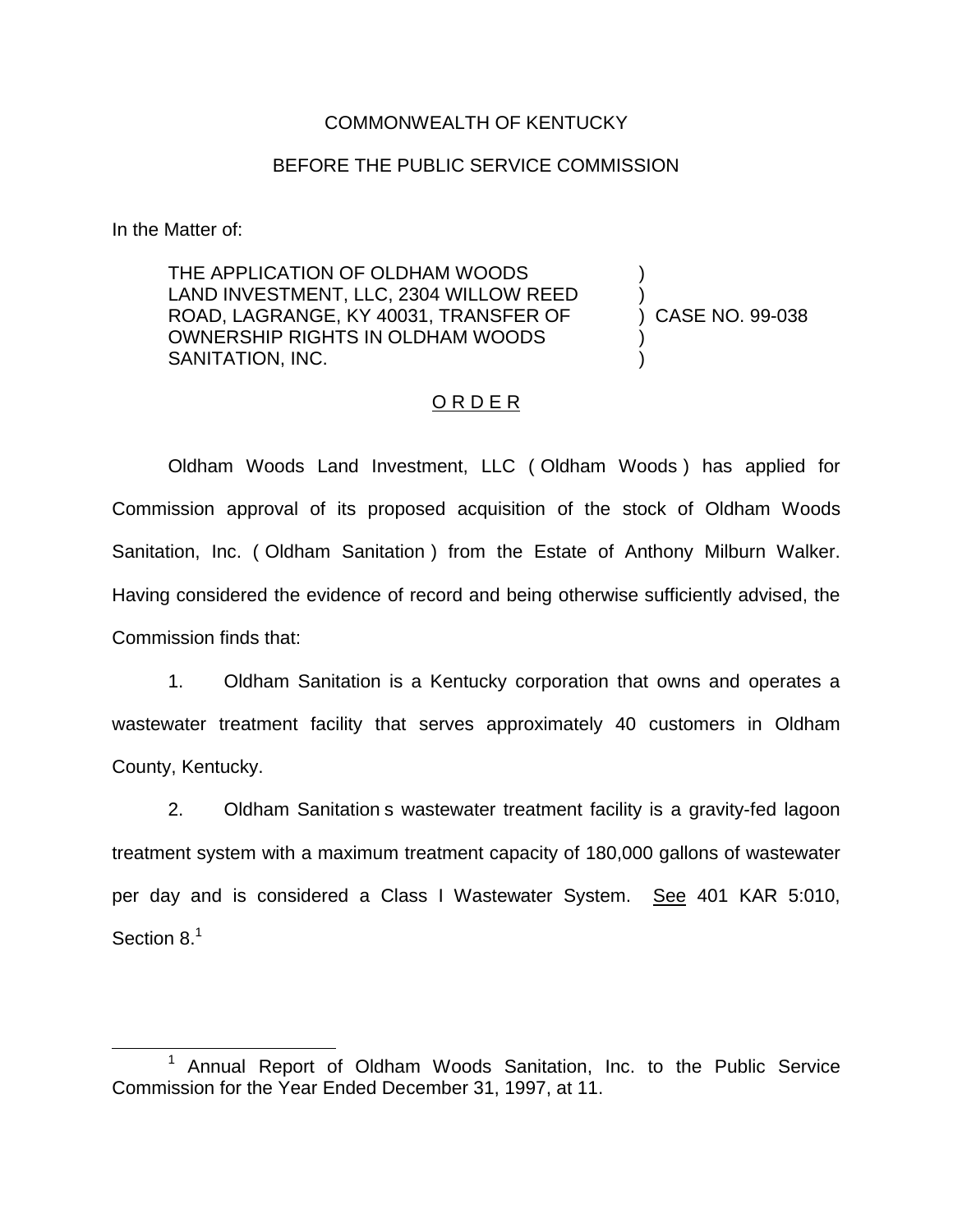3. Oldham Sanitation s wastewater treatment facility was installed and placed into service in 1990. $2$ 

4. Anthony Milburn Walker ( Walker ) was the sole shareholder of Oldham Sanitation. Walker died intestate on October 21, 1995.

5. Oldham Woods is a Kentucky Limited Liability Company whose principal office is located in LaGrange, Kentucky.

6. George Clark Martin ( Martin ) is the sole shareholder of Oldham Woods.

7. On April 18, 1998, Martin executed a purchase agreement with the Estate of Anthony Milburn Walker ( Estate ) that provided, inter alia, for the purchase of all issued and outstanding stock in Oldham Sanitation for the Estate.

8. Martin has designated Oldham Woods to receive the stock of Oldham Sanitation upon its transfer from the Estate.

9. Oldham Sanitation currently employs a wastewater treatment plant operator who has been certified by the Kentucky Board of Certification of Wastewater System Operators to operate a Class III Wastewater System. After completion of the proposed transfer of stock to Oldham Woods, this operator will continue to operate Oldham Sanitation s wastewater treatment plant.

10. After the proposed stock transfer is completed, Martin will be responsible for the management of Oldham Sanitation s operations. Martin has an extensive background in the construction and operation of wastewater treatment plants.

11. After the proposed stock transfer is completed, no change in Oldham Sanitation s existing rates is currently planned.

 $2$  Id.

-2-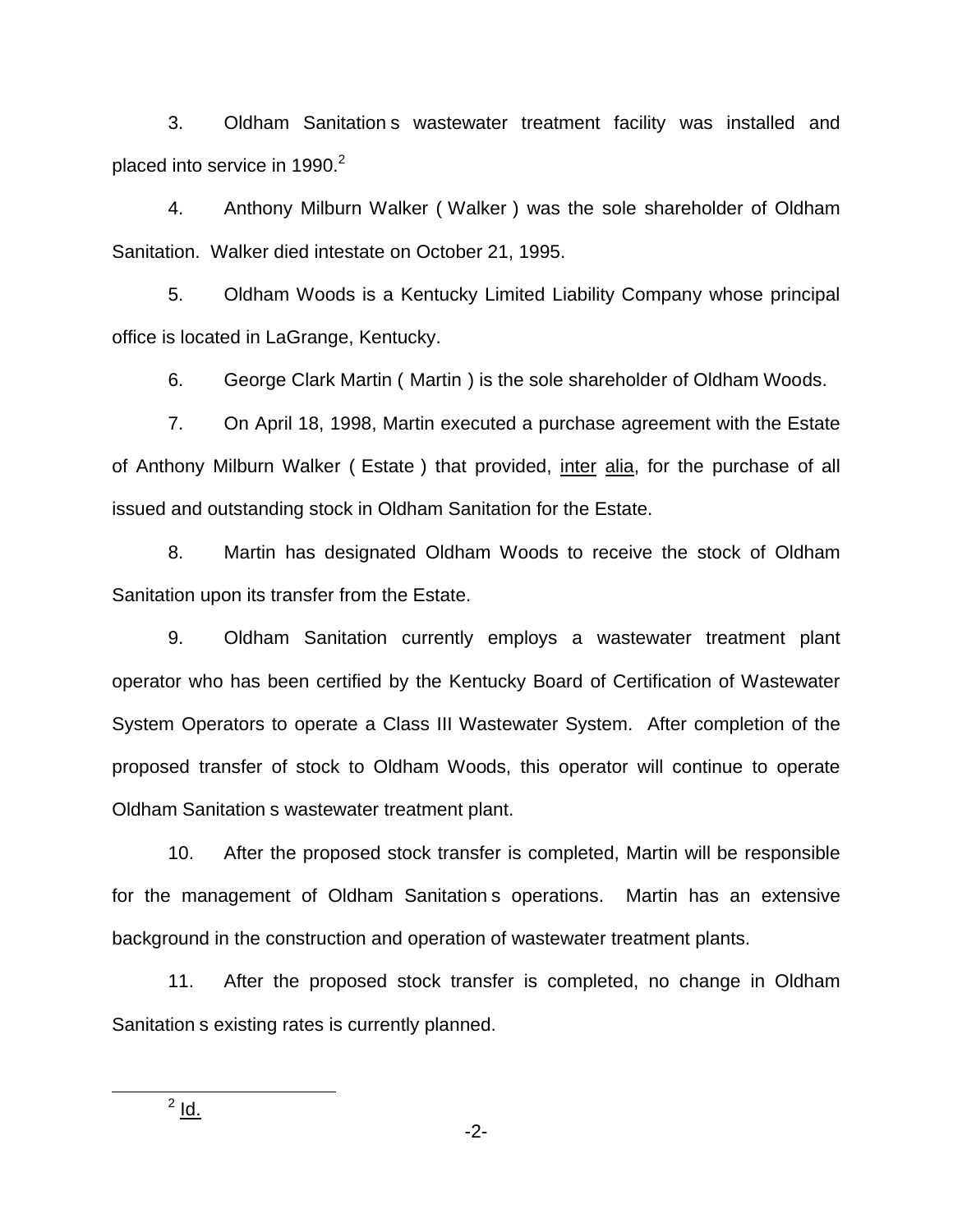12. Oldham Woods has proposed to place  $$1,982^3$  in an escrow account with Citizens Bank of Kentucky as evidence of its financial integrity to ensure the continuity of sewer service.

13. For the 1997 calendar year, Oldham Sanitation s total sewer operation and maintenance expenses were \$5,044.<sup>4</sup>

14. To ensure the continuity of sewer service upon the proposed stock transfer, Oldham Woods should be required to establish an escrow account with a banking institution and fund this account with an amount equal to one year's operation and maintenance expenses. This amount should be made available to a courtappointed receiver upon a finding that the wastewater treatment plant has been abandoned or is not operating in accordance with state and federal laws and regulations.

15. Oldham Woods has the financial, technical, and managerial abilities to provide reasonable service to those persons whom Oldham Sanitation currently serves.

IT IS THEREFORE ORDERED that:

1. The proposed stock transfer is approved subject to the conditions set forth in Ordering Paragraph 2.

2. Oldham Woods shall establish an escrow account with a banking institution and fund this account with an amount equal to one year's operation and maintenance expenses. The escrow agreement establishing this account shall provide that the escrowed funds will be made available to a court-appointed receiver upon a

<sup>&</sup>lt;sup>3</sup> According to Oldham Woods, this amount represents 4 months of Oldham Sanitation s operating expenses.

<sup>4</sup> Annual Report of Oldham Woods Sanitation, Inc. to the Public Service Commission for the Year Ended December 31, 1997, at 9.